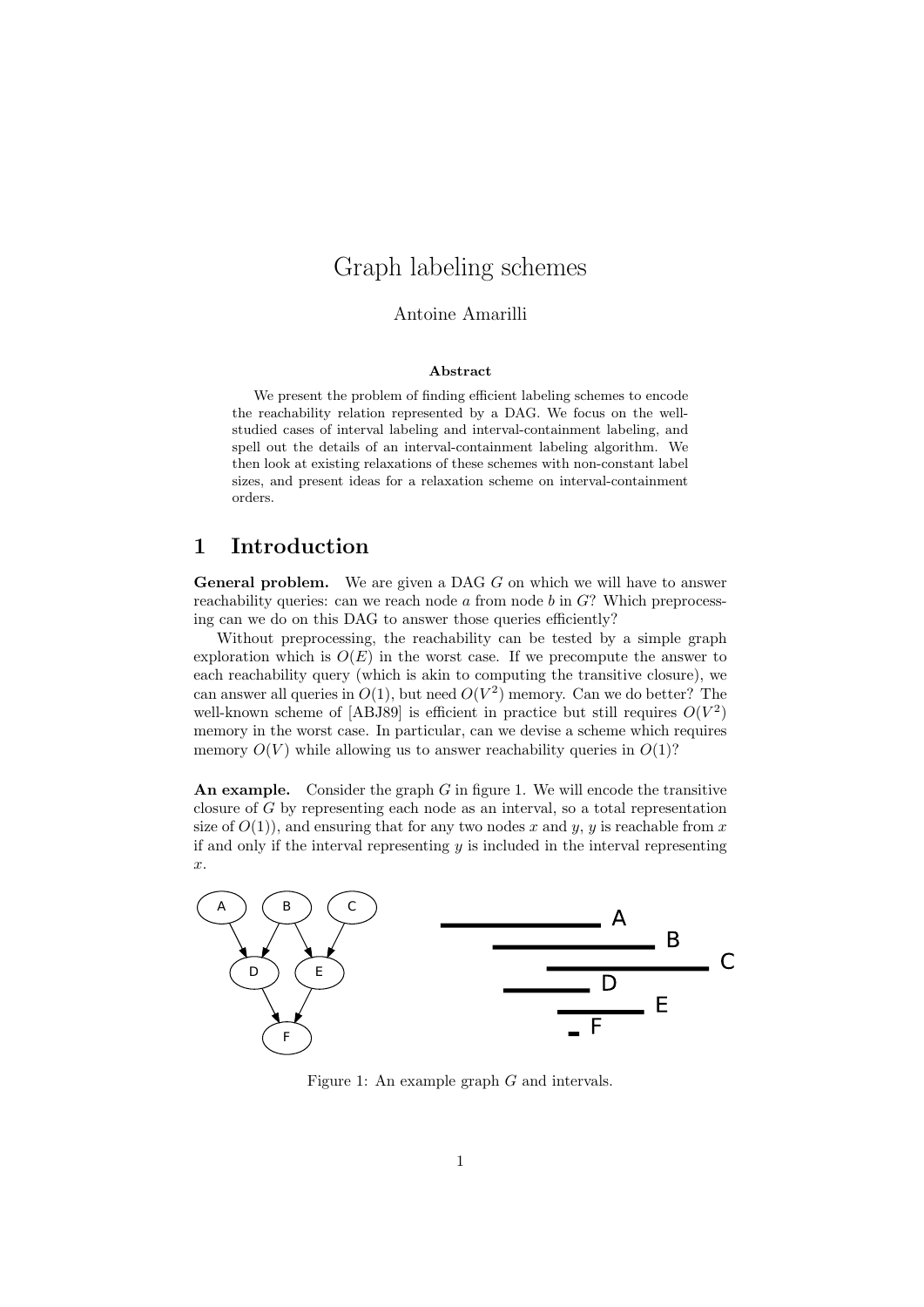Each interval is represented as two values, so the storage cost per node is  $O(1)$  (we consider that the values used fit in a machine word, which is true for graphs of reasonable size). Hence, the total storage cost is  $O(V)$ , and testing if one interval is included in the other costs  $O(1)$ . We will present this scheme (the *interval-containment order*) in the rest of this document. Sadly, not all graphs can be represented by intervals in this way.

Labeling schemes. The scheme presented above is an example of a *labeling* scheme: attach an constant-sized label  $i(x)$  to each node x, define a constanttime boolean function f on couple of labels, and require that  $f(i(x), i(y))$  iff y is reachable from  $x$  in  $G$ . More specifically, let us focus on the case where we set a given constant  $k$ , require the labels are  $k$ -uples of integer values, and require f to be a boolean combination of the predicates  $i(x)_i \langle i(y)_i \rangle_i$  and  $i(y)_i \langle i(x)_j \rangle_i$ for  $(i, j) \in \{1, ..., k\}^2$ . In other words, the partial order on vertices defined by the labels is some combination of the total orders on the possible couple of label values, and we require this partial order to match the order encoded by the reachability relation in our DAG. The example presented above is a labeling scheme in this sense, for  $k = 2$ .

How expressive are those labeling schemes, depending on  $k$ ? If we take  $k = 1$ , it is clear that the only orders that can be represented by such a scheme are linear orders (matching the linear order on labels) over groups of pairwise incomparable nodes (which carry the same label). If we take  $k = 2$ , we can see the values as the left and right endpoints of intervals: if we set  $f$  to be the interval precedence order or the interval containment order, the class of orders that can be represented are the so-called interval orders and intervalcontainment orders that we will describe later. Interestingly, these orders have different expressivity and different recognition and labeling algorithms. I do not know if different choices of f for  $k = 2$  would give rise to different classes.

For arbitrary values of  $k$ , the behaviour of the product order (boolean "and"), corresponding to  $f(i(x), i(y)) = \bigwedge_{j=0}^{k} i(x)_j < i(y)_j$ , is well-known: the smallest k for which a given partial order admits such a representation is its dimension, and the  $(i(x)_i)_i$  are linear extensions of the order. The intervalcontainment order is actually the product order for  $k = 2$ . Other well-studied classes of orders for arbitrary values of  $k$  are containment relations of various kinds of geometrical structures [\[FT99\]](#page-8-1). A natural question is to know whether the expressivity increases indefinitely with  $k$  (ie. for every  $k$  one can devise an order which can not be represented using k values), or if some value  $k_0$  is sufficient to represent all possible orders (ie. the hierarchy collapses at  $k_0$ ). It is known that this hierarchy does not collaspe if we restrict  $f$  to be the product order, but I do not know what happens for arbitrary values of  $k$ : it seems very likely that it does not collapse but I'm not sure of how to prove it.

A related notion is defined in the conclusion of [\[GNT90\]](#page-8-2), under the name local presentation, with the minor difference that the boolean function can also test equality in addition to inequality. It does not seem to have been studied since.

Relaxations. From the comparison functions which can work on a certain class of graphs, a natural relaxation is to extend the comparison to a sequence of labels, and to devise a labeling scheme which is correct and which minimizes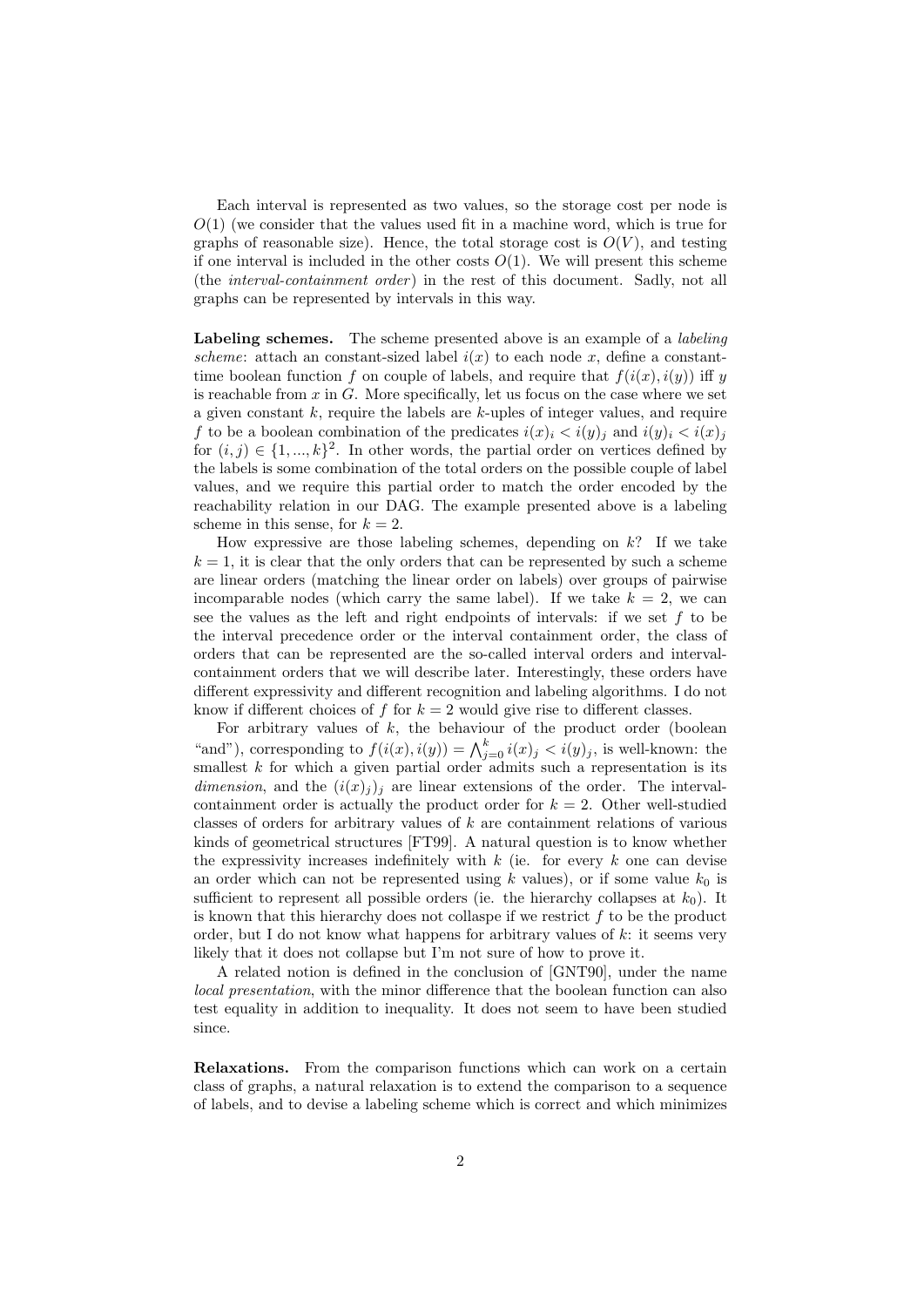the total number of labels used. This approach is used by [\[ABJ89\]](#page-8-0) with an quasioptimality proof for their labeling scheme, and a greedy non-optimal approach is used by [\[Cap94\]](#page-8-3). Of course, such approaches are less expressive than using larger labels (because their comparison functions are a simple expression of comparison functions on smaller labels), but they are more fine-grained because they make it possible to use a different number of values on different nodes.

Outline. In the rest of this text, we present the vocabulary of graphs and transitive orders in section [2.](#page-2-0) We present interval orders and interval-containment orders in section [3.](#page-3-0) We conclude by studying relaxations of interval orders and interval-containment orders in section [4.](#page-6-0)

# <span id="page-2-0"></span>2 Vocabulary

### 2.1 Graphs

Consider a DAG  $G = (V, E)$ . The transitive closure of G is  $G^* = (V, E^*)$ where  $E^*$  is the transitive closure of E seen as a binary relation. The *transitive reduction* of G is the smallest DAG G' such that  $G^{*} = G'$ ; it is unique.

We say that a DAG  $G = (V, E)$  is transitive if for all  $x, y, z \in V$ ,  $(x, y) \in$  $E(y, z) \in E \Rightarrow (x, z) \in E$ . Equivalently, G is transitive iff  $G = G^*$ . We identify transitive DAGs with the strict partial order that they define on  $V: x < y$  iff  $(x, y) \in E$ . Hence, we can say that any DAG G defines a strict partial order on V, which is the one represented by its transitive closure  $G^*$ .

Given a DAG  $G = (V, E)$ , we write  $E^- = \{(y, x) \in V^2 | (x, y) \in E\}$  and  $G^- =$  $(V, E^-)$  the reverse of G. We write  $G^{\sim} = (V, \{ \{x, y\} | (x, y) \in E \})$  the undirected graph obtained by forgetting the orientation of the edges of G. We define the complement of an undirected graph G as  $\overline{G} = (V, \{\{x, y\} \in V^2 | \{x, y\} \notin E\})$ and the complement of a DAG G to be the complement of  $G^{\sim}$ .

### 2.2 Orders

A strict partial order  $\lt$  on a set X is an antisymmetric transitive relation on X. A total order is a strict partial order  $(X, \leq)$  such that for every  $x, y \in X$ , either  $x = y$  or  $x < y$  or  $y < x$ . Hence, the usual order on integers is a total order, however the order induced by the proper divisibility on positive integers  $(x < y)$ iff x is a proper divisor of y) is not a total order, and the orders on intervals presented in the next section are not total orders either.

We say that an order  $(X_1, \leq_1)$  can be embedded in some other order  $(X_2, \leq_2)$ when there is a way to encode the first order in the second, ie. a function from  $X_1$ to  $X_2$  which preserves order. Formally, we define an *order embedding* between two orders  $(X_1, \leq_1)$  and  $(X_2, \leq_2)$  as a function  $f : X_1 \Rightarrow X_2$  such that for any  $x, y \in X_1, x \leq_1 y$  iff  $f(x) \leq_2 f(y)$ 

As explained above, a strict partial order corresponds exactly to a transitive DAG with X as vertices and  $(x, y) \in E$  whenever  $x \leq y$ . The *incomparability graph* of a partial order  $(X, \leq)$  represented by a transitive graph G is defined as  $\overline{G}$ , the undirected graph of incomparable pairs of  $\lt$ .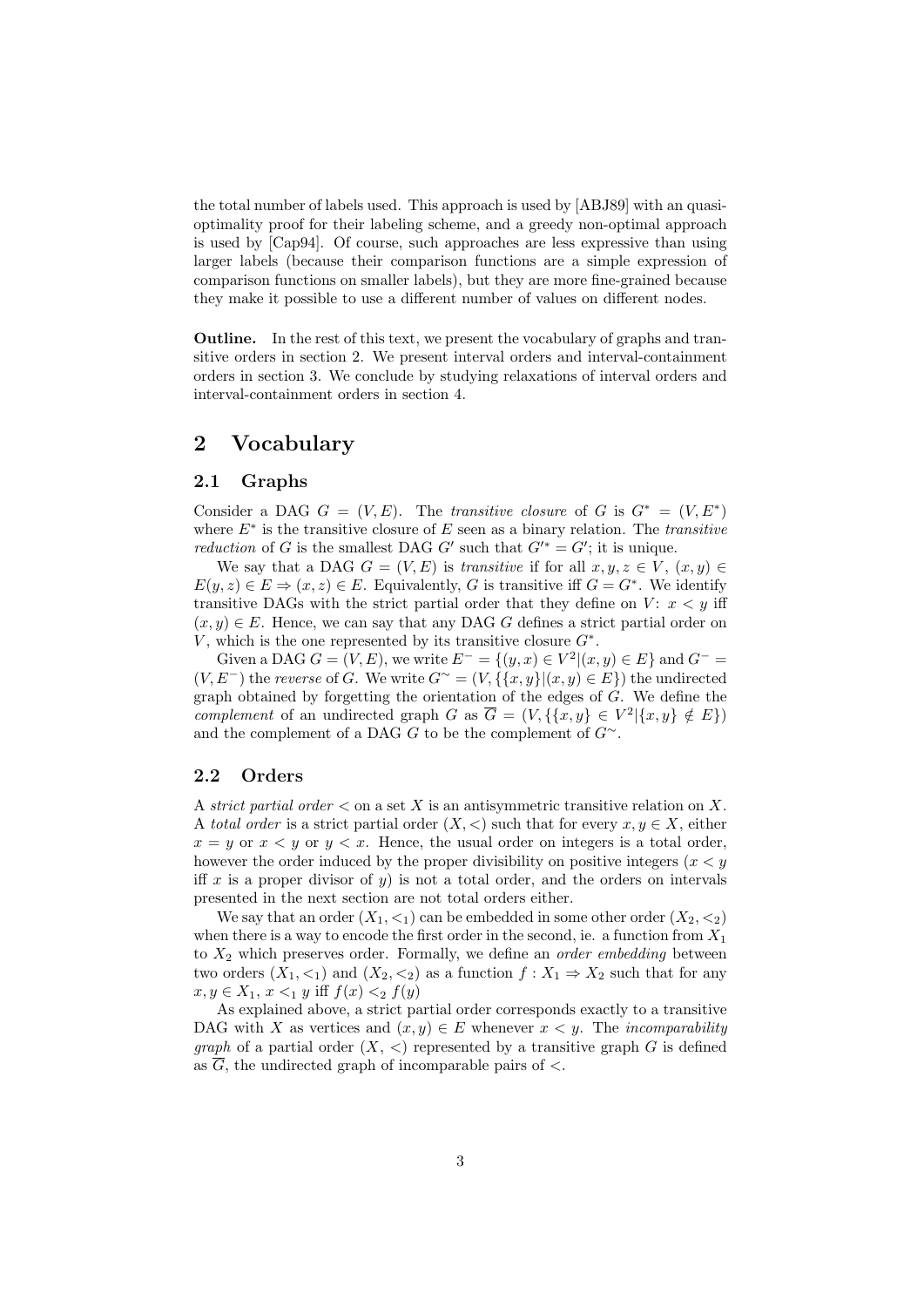# <span id="page-3-0"></span>3 Interval labeling schemes

We present here the two well-known classes of interval labeling schemes: interval-containment orders and interval orders.

#### 3.1 Interval-containment orders

The strict containment relation is a partial order on intervals of the real line  $([a, b] \subseteq [c, d]$  iff  $c < a$  and  $b < d$ ). We say that an order is an *interval*containment order if it can be embedded in the strict containment relation over intervals of the real line. We say that a graph is an interval-containment graph if it represents such an order. In other words, this means that given an intervalcontainment graph, there exists a labeling  $i$  from vertices to intervals of the real line which encodes the strict reachability relation ( $v$  is reachable from  $u$  iff.  $i(v) \subsetneq i(u)$ ).

Given a DAG G, how can we determine if it is an interval-containment graph, and how can we determine a labeling? To do so, we must introduce more concepts from graph theory and partial order theory.

#### 3.1.1 Transitively orientable graphs

We say that an undirected graph  $G$  is *transitively orientable* (or that it is a comparability graph) if there exists a DAG G' such that  $G^{\prime\sim} = G$ . A necessary and sufficient condition for  $G$  to be transitively orientable is that  $G$  does not contain an odd-length cycle with no triangular chords ([\[GH64\]](#page-8-4), th. 1). Another necessary and sufficient condition is that G does not contain any induced subgraph from a complicated family of forbidden induced subgraphs identified by [\[Gal67\]](#page-8-5). Note that if G' is a transitive orientation of G, then so is  $G'-$ , so, because of this symmetry, a transitively orientable graphs always admits at least two transitive orientations (and possibly a larger even number of them).

Given an undirected graph  $G$ , there is a polynomial algorithm to test if it is transitively orientable, and determine a transitive ordering [\[PLE71\]](#page-9-0). It proceeds as follows. We start by orienting one edge arbitrarily, which is motivated by the symmetry that we mentioned above. We then propagate the consequences of this choice by orienting all neighboring edges in the opposite direction if ordering them in the same direction would lead to a transitivity violation: we also propagate the consequences of these orientations, etc. Once all consequences have been propagated, we orient another edge arbitrarily, and we propagate. We continue to do this until all edges have been oriented, and check if the graph is transitive. This algorithm is  $O(E^2)$  for the checking part, and same for the orientation part (since for each edge we potentially look at all other edges of the graph to see if we have to orient them).

Given a graph  $G$  which is not transitively orientable, it is NP-hard to determine the minimum completion of  $G$  (ie. the minimum number of edges to add to make it transitively orientable) [\[HMP08\]](#page-8-6). It seems that finding the minimum number of edges to remove is also NP-hard ([\[HSY02\]](#page-8-7) allude to it and cite a book I don't have access to).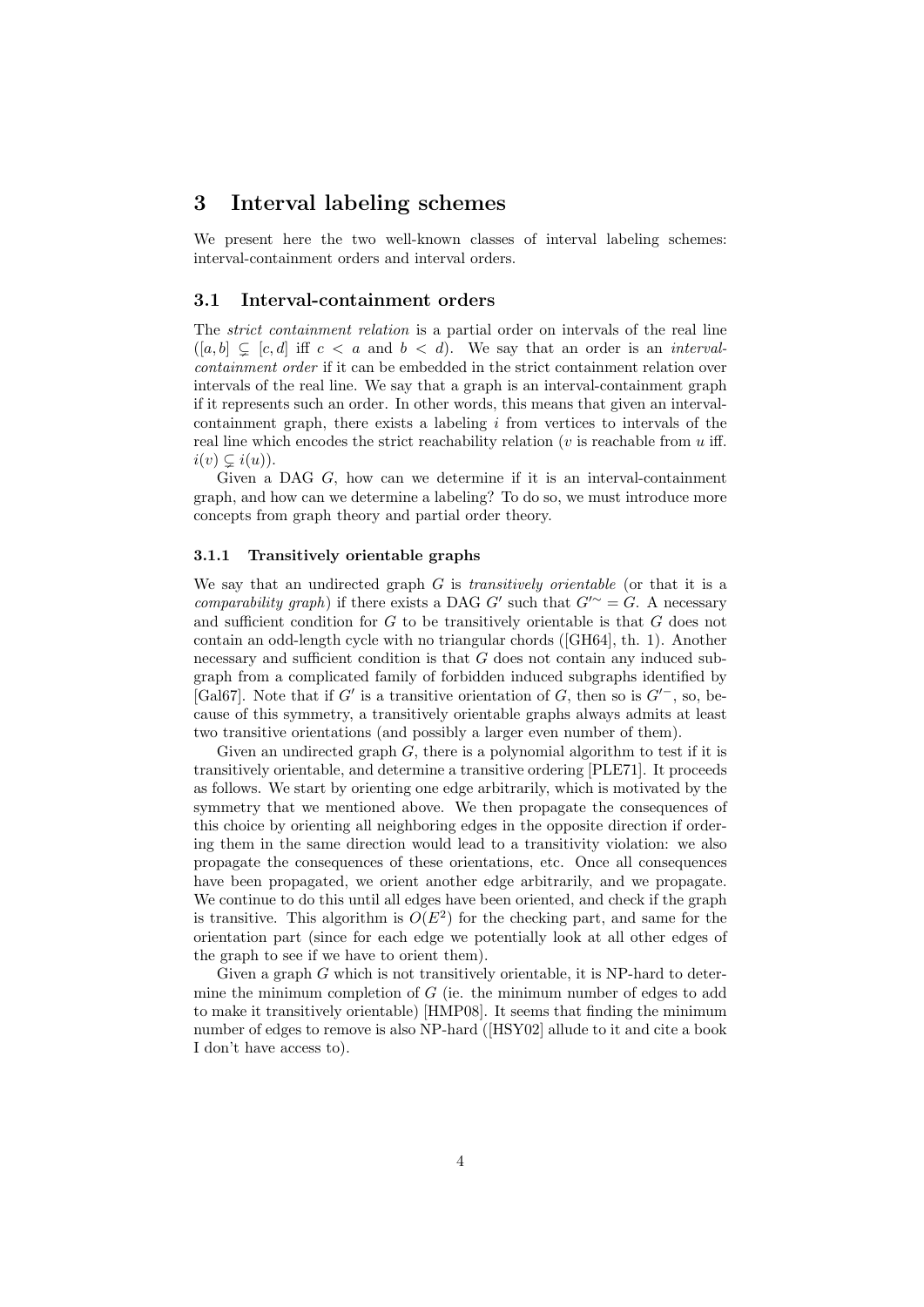#### 3.1.2 Order dimension

Consider  $(X, \leq)$  a partial order. A *linear extension* of  $(X, \leq)$  is a total order  $\langle$ ' on X such that  $\forall x, y \in X, x \langle y \Rightarrow x \langle y \rangle$ . Computing a linear extension of a partial order is analogous to performing a topological sort on the transitive DAG which represents the order: you assign a distinct time  $t(x)$  to every element  $x \in X$  such that  $x \leq y$  implies  $t(x) \leq t(y)$ . This uses the fact that the DAG is acyclic (ie. there are no circular dependencies). Note that we don't have  $t(x) < t(y)$  implies  $x < y$  unless  $\lt$  is a total order: in other words, this is not an order embedding.

We say that a partial order  $(X, \leq)$  is *realized* by a collection of linear orders  $(*i*)$ *i* if  $\forall x, y \in X, x < y \Leftrightarrow \forall i, x < i$  y. In other words,  $<$  is the intersection of the pairs of the  $\lt_i$ . Intuitively, total orders are represented by just one linear extension (themselves), and non-total orders must intersect disagreeing linear extensions to represent their incomparable pairs (but these linear extensions all agree on the comparable pairs, since they are linear extensions). Hence, nontotal orders require at least two linear extensions to be represented, and actually we will see that two is not always enough.

The dimension of a partial order is the minimal size of a collection of linear orders which realizes it. Hence, a linear order has dimension 1. It is NP-complete to check if the dimension of a partial order is at most 3 [\[Yan82\]](#page-9-1); however, we can check in polynomial time if the dimension of a partial order is at most 2. Orders of arbitrarily high dimension can be constructed.

#### 3.1.3 Characterization

It can be proved ([\[DM41\]](#page-8-8), th. 3.61) that a partial order  $(X, \leq)$  is an intervalcontainment order iff it is of dimension  $\leq 2$ , that it, either it is of dimension 1 and it is a linear order, or it is of dimension 2 and it can be realized by two linear extensions P and Q. Further, we can build an interval-containment labeling of the order from these two linear extensions, by ordering the left interval endpoints according to the first linear extension and the right interval endpoints according to the second linear extension (and putting all left endpoints to the left of all right endpoints). Hence, finding an interval-containment labeling (if one exists) is equivalent to finding two linear extensions realizing the order represented by a graph.

Further, the same theorem tells us that such linear extensions exist iff the incomparability graph  $G$  of  $\leq$  is transitively orientable. With their terminology:  $\langle \rangle$  has a *conjugate order*  $\langle \rangle'$  which orders the elements of the incomparability graph of  $\lt$ . Further, if we have transitive ordering  $\lt'$  of the incomparability graph, we can build the linear extensions as follows: the first extension  $P$  is the original order  $\lt$  extended to incomparable elements by the  $\lt'$ , and the second extension Q is  $\lt$  extended by  $\lt'$ <sup>-</sup> (the reverse of  $\lt'$ , ie. the order relation represented by the reverse transitive ordering of the incomparability graph).

Interestingly, this means that to know if  $G$  has an interval-containment representation, one only needs to look at its comparability graph  $G^{*~}$ . In particular, this implies that G has such a representation iff  $G^-$  has.

A generalization of the above characterization of interval-containment orders is mentioned in [\[FT99\]](#page-8-1) (th. 2): a partial order is a box-containment order over boxes of  $\mathbb{R}^k$  (ie. Cartesian products of k intervals) iff its dimension is  $\leq 2k$ .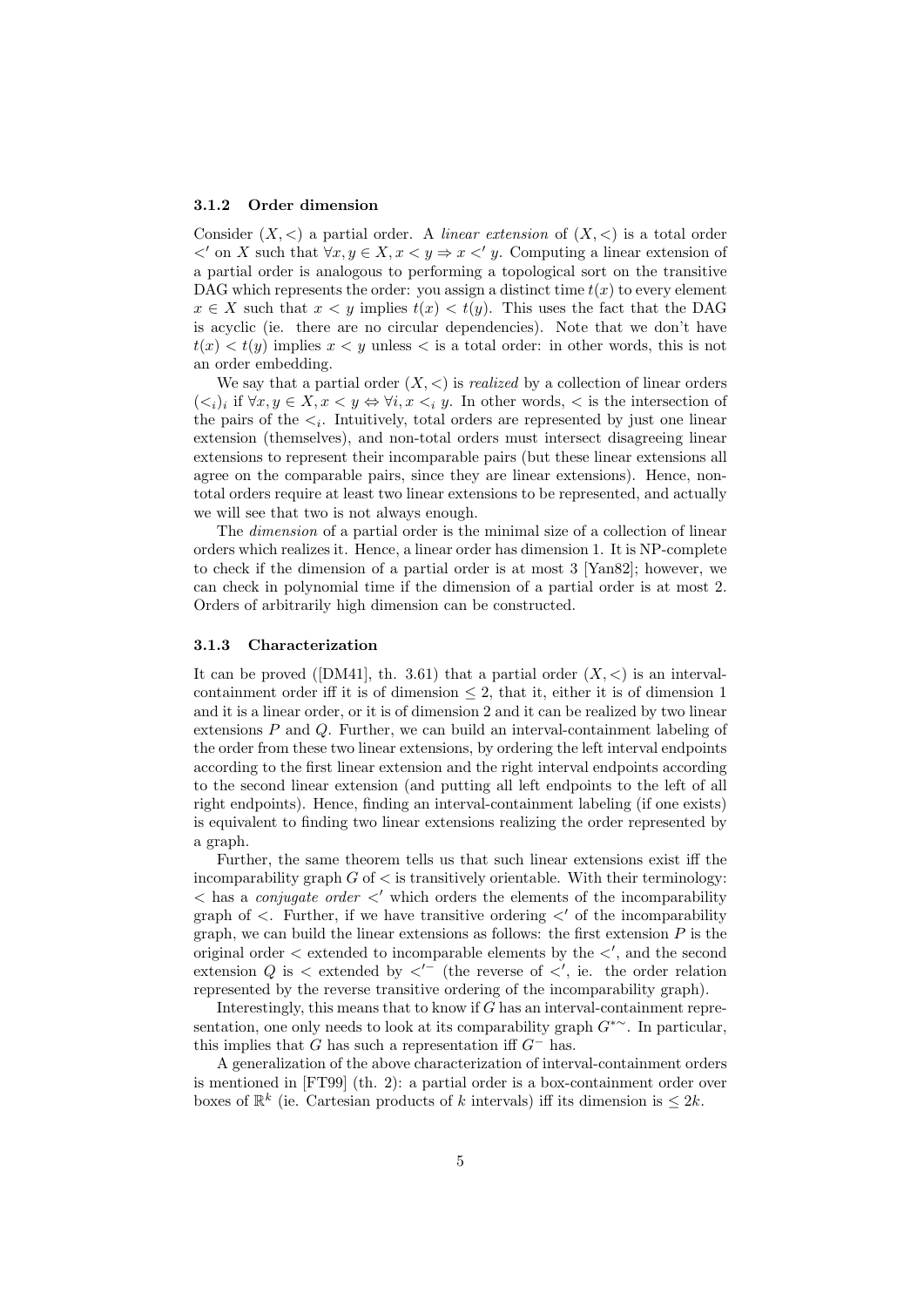#### 3.1.4 Simple algorithm

Using the characterization, we can build an interval-containment labeling of a graph  $G$  (or determine that none exists) in the following fashion:

- 1. Compute  $\overline{G^*}$ , the incomparability graph of the transitive closure of G.
- 2. Determine a transitive orientation  $P = (V, E')$  (represented as a DAG) of  $\overline{G^*}$  if one exists, and fail if none does.
- 3. Construct  $G_1 = (V, E \cup E')$ , and  $G_2 = (V, E \cup E')$ . Lemma 3.51 of [\[DM41\]](#page-8-8) guarantees that  $G_1$  and  $G_2$  represent total orders (and are therefore acyclic).
- 4. Perform a topological sort of  $G_1$ , yielding times  $T_1$  such that for all  $x, y \in$ V, if y is reachable from x in  $G_1$  then  $T_1[x] < T_1[y]$ .
- 5. Likewise, perform a topological sort of  $G_2^-$ , yielding times  $T_2$ .
- 6. Assign intervals as follow: to a vertex x, assign  $[T_1[x], |V| + T_2[x]]$ .

The most expensive operation is the transitive orientation of the incomparability graph. The number of edges of the incomparability graph is  $O(|V|^2)$ , and determining a transitive orientation of it is using the algorithm that we described is thus  $O(|V|^4)$ , where V is the vertex set of the original graph.

#### <span id="page-5-0"></span>3.1.5 Modular decomposition algorithms

The simple algorithm that we describe is polynomial but costly. However, it turns out that are linear time recognition algorithms for two-dimensional partial orders (apparently [\[MS94\]](#page-9-2) and its follow-up [\[MS99\]](#page-9-3), and [\[CH94\]](#page-8-9)). These algorithms work by looking at the modular decomposition of the graph [\[Wik12a\]](#page-9-4), which is a representation of the graph which generalizes somehow the idea of looking at connected components of G independently: either we split on the connected components of  $G$ , or on the connected components of  $G^-$ , or if both are connected we can partition the vertices into disjoint minimal sets ("modules") of nodes with the same neighbors and treat independently the graph up to this partition (which is a prime graph) and the partitions themselves. Apparently the problem of transitive orientation on a prime graph is easier. It looks like these algorithms make it possible to determine an interval labeling in quasi-linear time. I'm not sure of whether it is reasonable to implement these algorithms, and if they can really determine an interval labeling; I'm still trying to understand them.

#### 3.1.6 Permutation graphs

We say that an undirected graph G is a permutation graph if G and  $\overline{G}$  are both transitively orientable. Hence, if G has dimension 2 then  $G^{\sim}$  is a permutation graph. Conversely, if  $G^{\sim}$  is a permutation graph, then G's incomparability graph is transitively orientable and so is  $G^{\sim}$ , but since G is a DAG then we can trivially choose it as a way to order G<sup>∼</sup>. So, permutations graphs are exactly the comparability graphs of interval-containment orders. This is surprising because permutation graphs have an entirely different (but equivalent) definition as the graph of intersection of segments between points on parallel lines [\[Wik12b\]](#page-9-5).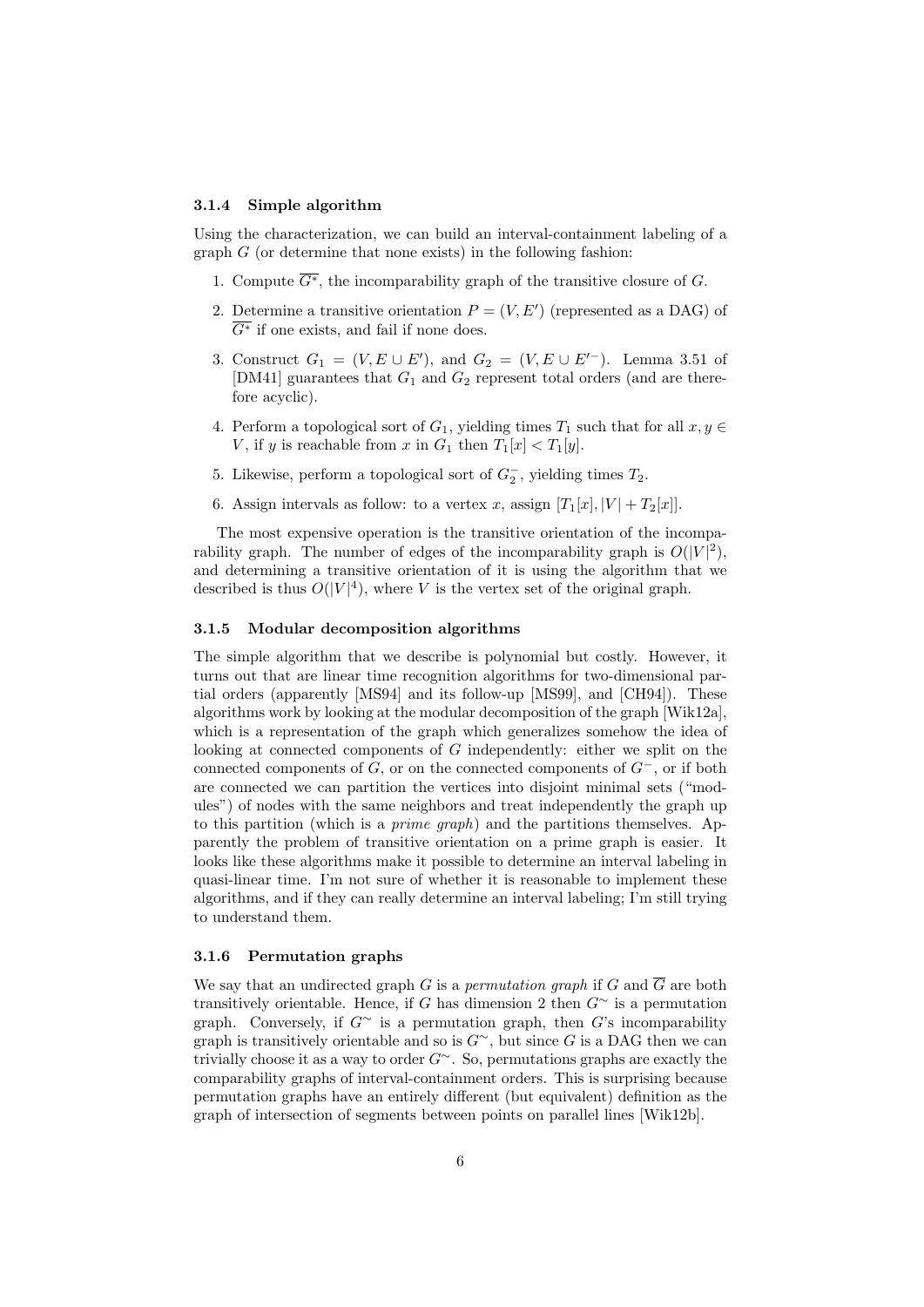#### 3.2 Interval orders

The precedence relation is a partial order on intervals of the real line ([a, b]  $\lt$  $[c, d]$  iff.  $b < c$ ). We say that an order is an *interval order* if it can be embedded in the precedence relation over intervals of the real line.

#### 3.2.1 Interval dimension

The interval dimension of an order is defined analogously to the order dimension but with interval order extensions instead of linear extensions. More precisely, an interval order extension  $\langle$  of a given order  $\langle$  is an interval order such that  $\forall x, y \in V, x \leq y \Rightarrow x \leq y$ . Analogously to the case of linear extensions, a partial order  $(X, \leq)$  is *realized* by a collection of interval orders  $(\leq_i)_i$  if  $\forall x, y \in X, x \leq$  $y \Leftrightarrow \forall i, x \leq_i y$  (ie.  $\lt$  is the intersection of the pairs of the  $\lt_i$ ). The *interval* dimension of a partial order is the minimal size of a collection of interval orders which realizes it. Hence, interval orders are the orders of interval dimension 1 (they are realized by one interval order, namely themselves).

It is known that the interval order dimension of an order is less than its order dimension ( $[FHM94]$ ,  $(1)$ ) but that there exist orders of interval dimension 1 (aka. interval orders) of arbitrarily high dimension. In particular, there exist interval orders of dimension < 2, so some interval orders are not intervalcontainment orders.

Conversely, interval orders can be characterized by a forbidden pattern ([\[BM93\]](#page-8-11), sec. 1) and this forbidden pattern itself is an interval-containment order. Therefore, some interval-containment orders are not interval orders.

This means that the classes of interval orders and interval-containment orders are different, and that neither is included in the other. Of course, some orders are in neither of those classes: for instance, take a graph with two connected components, one which is of interval dimension 2, and one which is of order dimension 3.

#### 3.2.2 Algorithm

There is a linear time and space algorithm to recognize interval orders and obtain an interval labeling [\[BM93\]](#page-8-11).

#### 3.2.3 Interval graphs

An undirected graph  $G$  is an *interval graph* iff it is the graph of intersections of a family of segments of the real line. A DAG G represents an interval order iff its incomparability graph  $\overline{G}$  is an interval graph. This is by definition: in an interval order, two nodes are not comparable iff their intervals intersect.

## <span id="page-6-0"></span>4 Relaxations

### 4.1 Spanning tree relaxation

In a way, [\[ABJ89\]](#page-8-0) is a relaxation of a simple containment labeling scheme for trees. They prove that their relaxation is optimal for their scheme except for adjacent interval merging.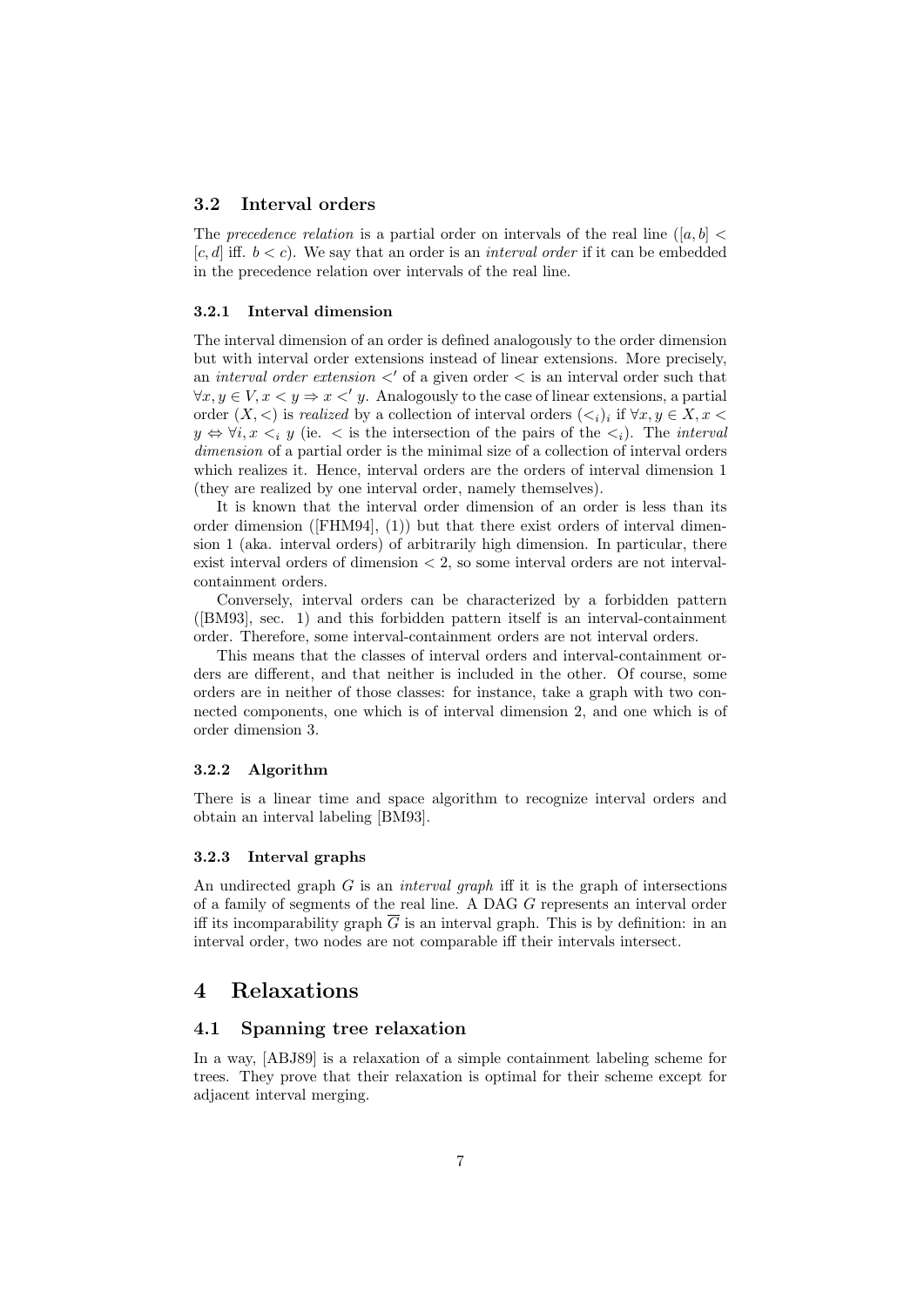#### 4.2 Interval order relaxation

The idea of extending interval orders to arbitrary DAGs by seeing them as the union of interval orders has been explored by [\[Cap94\]](#page-8-3). Using the algorithm of [\[BM93\]](#page-8-11), they compute a maximal interval restriction of a DAG, which is a maximal subgraph of  $G$  which is an interval order, and greedily represent  $G$  as a union of a sequence of maximal interval restrictions. The scheme is not optimal (be it only because the maximal subgraphs are not maximum subgraphs, and because the greedy representation might not be the best one). They provide an experimental comparison of their approach to [\[ABJ89\]](#page-8-0).

#### 4.3 Interval-containment order relaxation

To my knowledge, there is no analogous relaxation scheme for intervalcontainment orders. Here, I sketch possible ideas to develop one.

Given a graph  $G$ , we can try to find a maximal subset of vertices for which we can have an interval-containment order. More precisely, we look at  $G^*$  and want to find a minimal subset of vertices V' such that we can create a graph  $(G^*)'$  (not necessarily transitive or even acyclic anymore) which agrees with  $G^*$  except for couples of two vertices in  $V'$ . In the transitively orientable setting, this means that I can add or remove vertices between nodes of  $V'$  to make the resulting graph transitively orientable. Note that we do not propagate the results of these changes by transitivity: we do not care if the result is not transitive (or even cyclic) when elements of  $V'$  are involved, we just care about the fact that it will be correct between elements not both in  $V'$ .

We can then label with intervals which will be correct except in  $V'$ . Now, we can apply the same process to the restriction of  $G^*$  to  $V'$  and label elements of  $V'$  with a second interval only valid within  $V'$  (the first interval serves to get the correct order with vertices in  $V \backslash V'$ , the second to get the correct order within  $V'$ ). Of course, we may need to get more than two intervals levels; when looking at two vertices labeled by two sequences of intervals, we should test the containment of the last interval of the shortest sequence with the interval at the same position in the other sequence.

A naive implementation of this idea could give something similar to that of [\[Cap94\]](#page-8-3): we take as many vertices as we can until we get a non-intervalcontainment graph, and we try again on the remaining vertices, etc. We could hope that this would experimentally yield shorter labels than [\[ABJ89\]](#page-8-0) or [\[Cap94\]](#page-8-3). To implement this in practice, we would probably need a quasilinear algorithm as the subroutine: whereas [\[Cap94\]](#page-8-3) uses [\[BM93\]](#page-8-11), we would probably need to use one of the complicated quasi-linear algorithms in section [3.1.5.](#page-5-0)

A harder question is: can we determine a maximum subset of vertices instead of a maximal subset of vertices? (Is this NP-complete like the other subgraph and supergraph problems on transitively orientable graphs? Is it reasonable in practice on the graphs that we are interested in?). Also, is the greedy scheme of picking the maximum subsets at each step optimal with regards to the total number of intervals or not? Have those maximal subsets any link with the modular decomposition?

Other ideas: extend [\[ABJ89\]](#page-8-0) using an (almost) transitive orientation of the incomparability graph to guide the order in which we browse the tree. Determine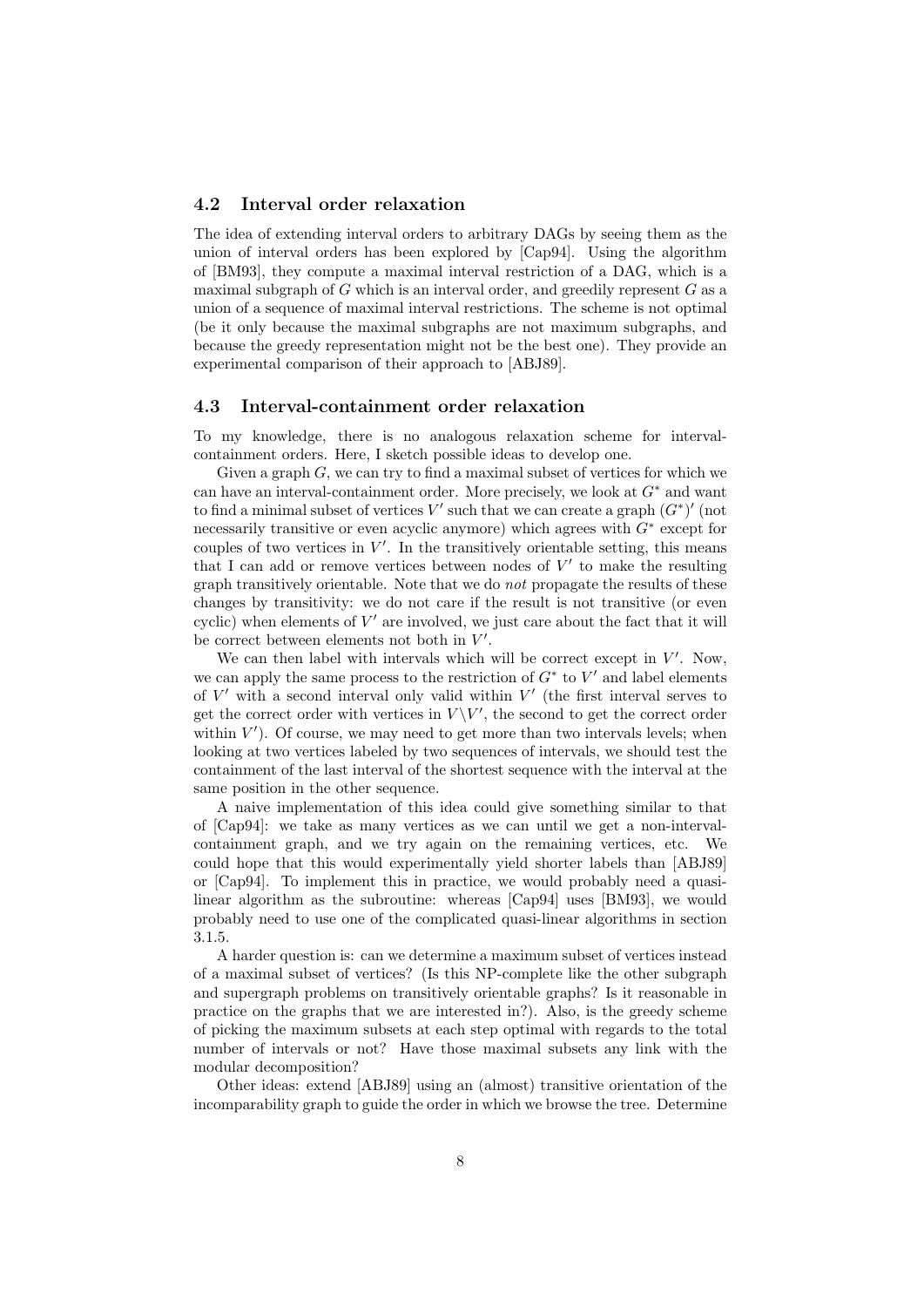if [\[ABJ89\]](#page-8-0)'s non-optimality is (a.) just because of the ordering or (b.) because they don't use the right spanning tree or (c.) because they use a spanning tree.

# References

- <span id="page-8-0"></span>[ABJ89] R. Agrawal, A. Borgida, and H. V. Jagadish. Efficient management of transitive relationships in large data and knowledge bases. In Proceedings of the 1989 ACM SIGMOD international conference on Management of data, SIGMOD '89, pages 253–262, New York, NY, USA, 1989. ACM.
- <span id="page-8-11"></span>[BM93] Philippe Baldy and Michel Morvan. A linear time and space algorithm to recognize interval orders. Discrete Appl. Math., 46(2):173–178, October 1993.
- <span id="page-8-3"></span>[Cap94] Christian Capelle. Representation of an order as union of interval orders. In ORDAL'94 (Orders, Algorithms and Applications), LNCS 831, pages 143–162. Springer, 1994.
- <span id="page-8-9"></span>[CH94] Alain Cournier and Michel Habib. A new linear algorithm for modular decomposition. In Proceedings of the 19th International Colloquium on Trees in Algebra and Programming, CAAP '94, pages 68–84, London, UK, UK, 1994. Springer-Verlag.
- <span id="page-8-8"></span>[DM41] Ben Dushnik and E. W. Miller. Partially ordered sets. American Journal of Mathematics, 63(3):pp. 600–610, 1941.
- <span id="page-8-10"></span>[FHM94] S. Felsner, M. Habib, and R. H. Möhring. On the interplay between interval dimension and dimension. SIAM J. Discret. Math., 7(1):32– 40, February 1994.
- <span id="page-8-1"></span>[FT99] P. C. Fishburn and W. T. Trotter. Geometric containment orders: a survey. Order, 15(2):167-182, 1998/99.
- <span id="page-8-5"></span>[Gal67] T. Gallai. Transitiv orientierbare Graphen. Acta Math. Acad. Sci. Hungar, 18:25–66, 1967.
- <span id="page-8-4"></span>[GH64] P. C. Gilmore and A. J. Hoffman. A characterization of comparability graphs and of interval graphs. Canad. J. Math., 16:539–548, 1964.
- <span id="page-8-2"></span>[GNT90] Giorgio Gambosi, Jaroslav Nešetřil, and Maurizio Talamo. On locally presented posets. Theoretical computer science, 70(2):251– 260, 1990. [https://www.sciencedirect.com/science/article/](https://www.sciencedirect.com/science/article/pii/0304397590901252) [pii/0304397590901252](https://www.sciencedirect.com/science/article/pii/0304397590901252).
- <span id="page-8-6"></span>[HMP08] Pinar Heggernes, Federico Mancini, and Charis Papadopoulos. Minimal comparability completions of arbitrary graphs. Discrete Appl. Math., 156(5):705–718, March 2008.
- <span id="page-8-7"></span>[HSY02] S. Louis Hakimi, Edward F. Schmeichel, and Neal E. Young. Orienting graphs to optimize reachability. CoRR, cs.DS/0205042, 2002.